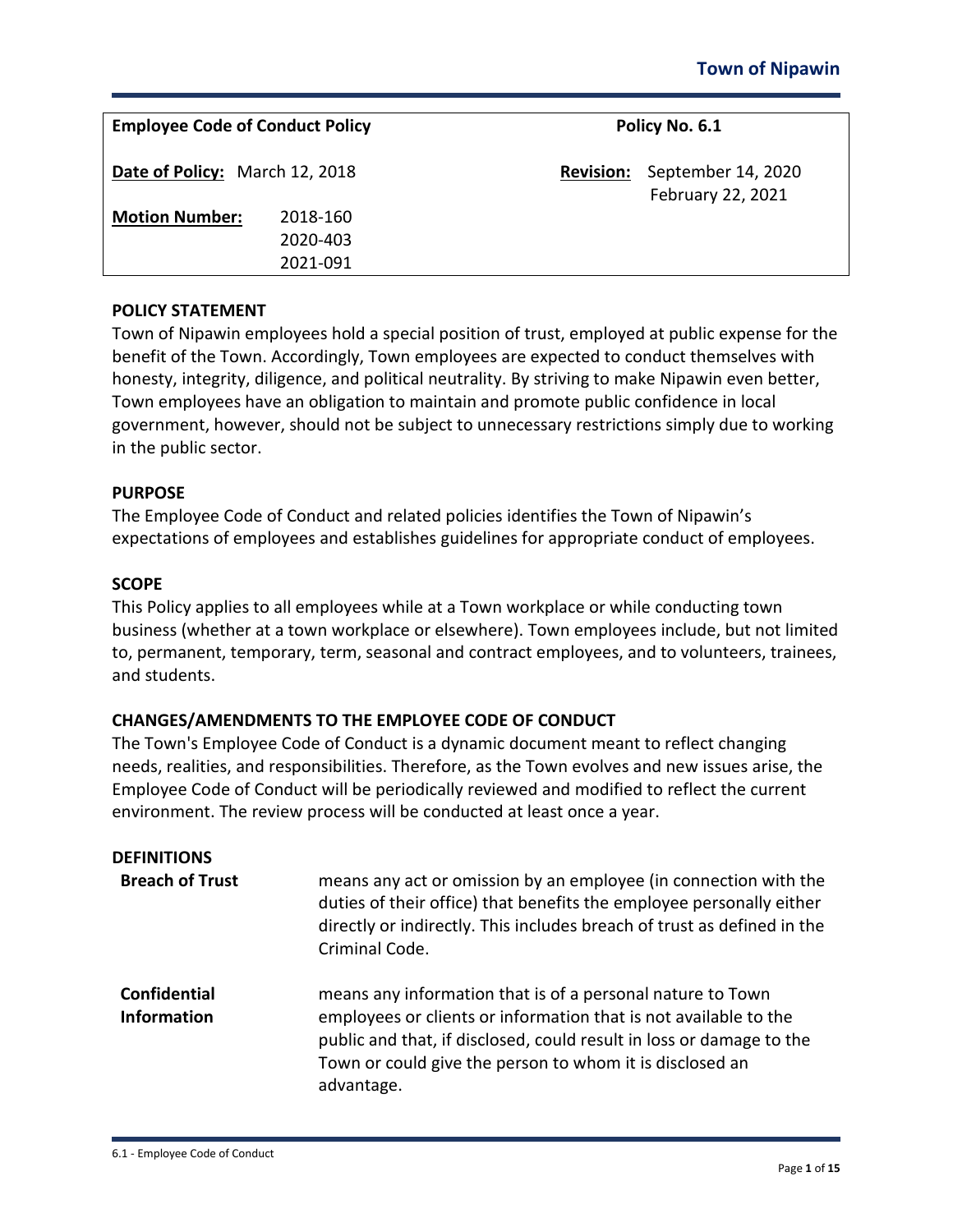|                                   | Confidential information includes, but is not limited to the                                                                 |  |  |  |
|-----------------------------------|------------------------------------------------------------------------------------------------------------------------------|--|--|--|
|                                   | following information:                                                                                                       |  |  |  |
|                                   | Disclosed or discussed during the Committee of the Whole<br>$\bullet$<br>at a Council meeting or Standing Committee meeting. |  |  |  |
|                                   |                                                                                                                              |  |  |  |
|                                   | Circulated to Members of Council and marked<br>$\bullet$                                                                     |  |  |  |
|                                   | "confidential"; or                                                                                                           |  |  |  |
|                                   | Given verbally in confidence in preparation of or following a<br>$\bullet$                                                   |  |  |  |
|                                   | meeting that is closed to the public and includes, but is not                                                                |  |  |  |
|                                   | limited to the following types of information:                                                                               |  |  |  |
|                                   | Personnel matters;<br>$\circ$                                                                                                |  |  |  |
|                                   | Information about suppliers provided for evaluation<br>$\circ$                                                               |  |  |  |
|                                   | which might be useful to other suppliers;                                                                                    |  |  |  |
|                                   | Matters relating to the legal affairs of the Town;<br>$\circ$                                                                |  |  |  |
|                                   | Sources of complaints where the identity of the<br>$\circ$<br>complainant is given in confidence;                            |  |  |  |
|                                   | Items under negotiation;<br>$\circ$                                                                                          |  |  |  |
|                                   | Schedules of prices in contract tenders; and<br>$\circ$                                                                      |  |  |  |
|                                   | "Personal information" as defined in The Local<br>$\circ$                                                                    |  |  |  |
|                                   | Authority Freedom of Information and Protection of                                                                           |  |  |  |
|                                   | <b>Privacy Act</b>                                                                                                           |  |  |  |
|                                   | Records related to internal policies and practices which, if                                                                 |  |  |  |
|                                   | disclosed, may prejudice the effective performance of a                                                                      |  |  |  |
|                                   | municipal operation;                                                                                                         |  |  |  |
|                                   | Records of a financial nature reflecting information given or<br>$\bullet$                                                   |  |  |  |
|                                   | accumulated in confidence;                                                                                                   |  |  |  |
|                                   | Files prepared in connection with litigation and adjudicative<br>$\bullet$<br>proceedings;                                   |  |  |  |
|                                   | Information regarding the acquisition or disposal of land.<br>$\bullet$                                                      |  |  |  |
| <b>Conflict of Interest</b>       | arises when the employee's personal or pecuniary interests'                                                                  |  |  |  |
|                                   | conflicts with the employee's duties and responsibilities to the                                                             |  |  |  |
|                                   | Town of Nipawin.                                                                                                             |  |  |  |
|                                   |                                                                                                                              |  |  |  |
| Fraud                             | involves any intentional or deliberate act to deprive any person or                                                          |  |  |  |
|                                   | the public of property, money or valuable security by deception or                                                           |  |  |  |
|                                   | other unfair means. This includes fraud as defined in the Criminal                                                           |  |  |  |
|                                   | Code.                                                                                                                        |  |  |  |
| Gifts, Hospitality,               | are items, invitations, articles, services, offers, entrance fees or                                                         |  |  |  |
| <b>Benefits &amp; Perquisites</b> | vouchers of more than a nominal value.                                                                                       |  |  |  |
| <b>Pecuniary interests</b>        | are interests that have a direct or indirect financial impact. These                                                         |  |  |  |
|                                   | include:                                                                                                                     |  |  |  |
|                                   | any matter in which the employee has a financial interest;                                                                   |  |  |  |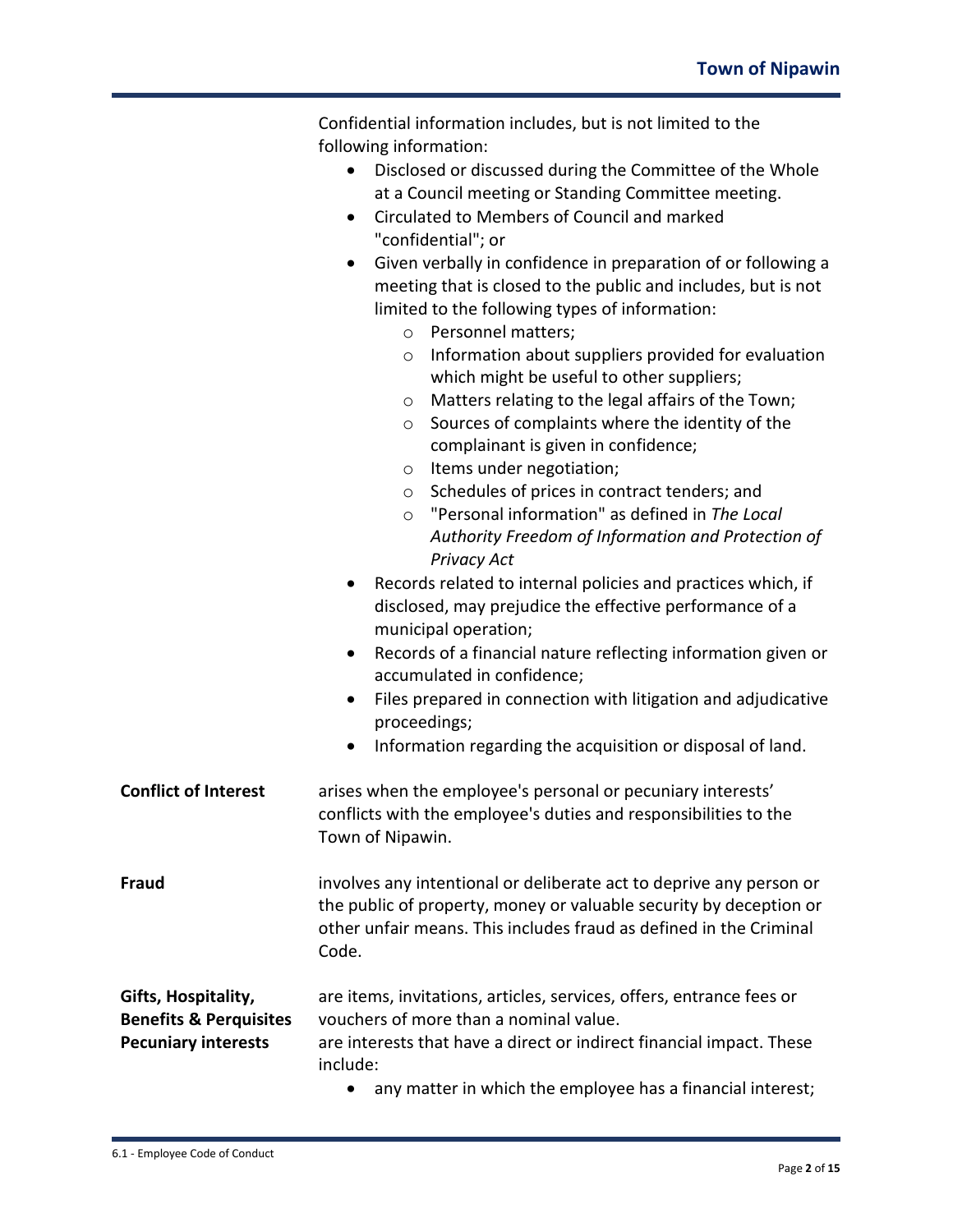|                           | any matter in which the employee is a shareholder,<br>$\bullet$<br>director, or senior officer of or holds a controlling interest<br>in a corporation that does or does not offer its securities to<br>the public, and such corporation has a financial interest;<br>any matter in which the employee is a partner of a person<br>or is in the employment of a person that has a financial<br>interest; and<br>any matter in which a parent, significant other or child of an<br>$\bullet$<br>employee has a financial interest, if known to the<br>employee. |  |
|---------------------------|---------------------------------------------------------------------------------------------------------------------------------------------------------------------------------------------------------------------------------------------------------------------------------------------------------------------------------------------------------------------------------------------------------------------------------------------------------------------------------------------------------------------------------------------------------------|--|
| <b>Personal interests</b> | involve forms of advantage other than financial such as seeking an<br>appointment, promotion, or transfer within the Town on behalf of<br>a family member.                                                                                                                                                                                                                                                                                                                                                                                                    |  |
| <b>Public Comment</b>     | Disclosures made in public speech, lecture, radio, or television<br>broadcast in the press or book form, or on the internet.                                                                                                                                                                                                                                                                                                                                                                                                                                  |  |
| <b>Theft</b>              | is the act of fraudulently taking or converting to one's use, or the<br>use of another person, anything, with the intent to deprive the true<br>owner of it, or a person who has a special property or interest in it.<br>This includes theft as defined in the Criminal Code.                                                                                                                                                                                                                                                                                |  |
| Town property             | includes, but is not limited to all real property, municipal vehicles,<br>equipment, material, supplies, intellectual property, and<br>documents.                                                                                                                                                                                                                                                                                                                                                                                                             |  |

### **RESPONSIBILITIES OF EMPLOYEES**

The Town of Nipawin requires that employees be honest, impartial, and accountable in all business conducted on behalf of the Town.

### **1. Disclosure**

Each employee is required to make prompt and full disclosure in writing to the employee's direct Supervisor or the Finance & Human Resources Officer of any actual or potential breach of this Policy of which the employee is aware.

An actual or potential breach may arise without any intentional wrongdoing or improper conduct on the part of the employee. In those circumstances, employees will not be disciplined or treated adversely for making prompt and full disclosure. If in doubt, the employee shall seek direction regarding any breach or possible breach of this Policy by taking the following action:

- Disclose to the direct Supervisor or the CAO the circumstances in question;
- Abide by the advice given in response to the disclosure.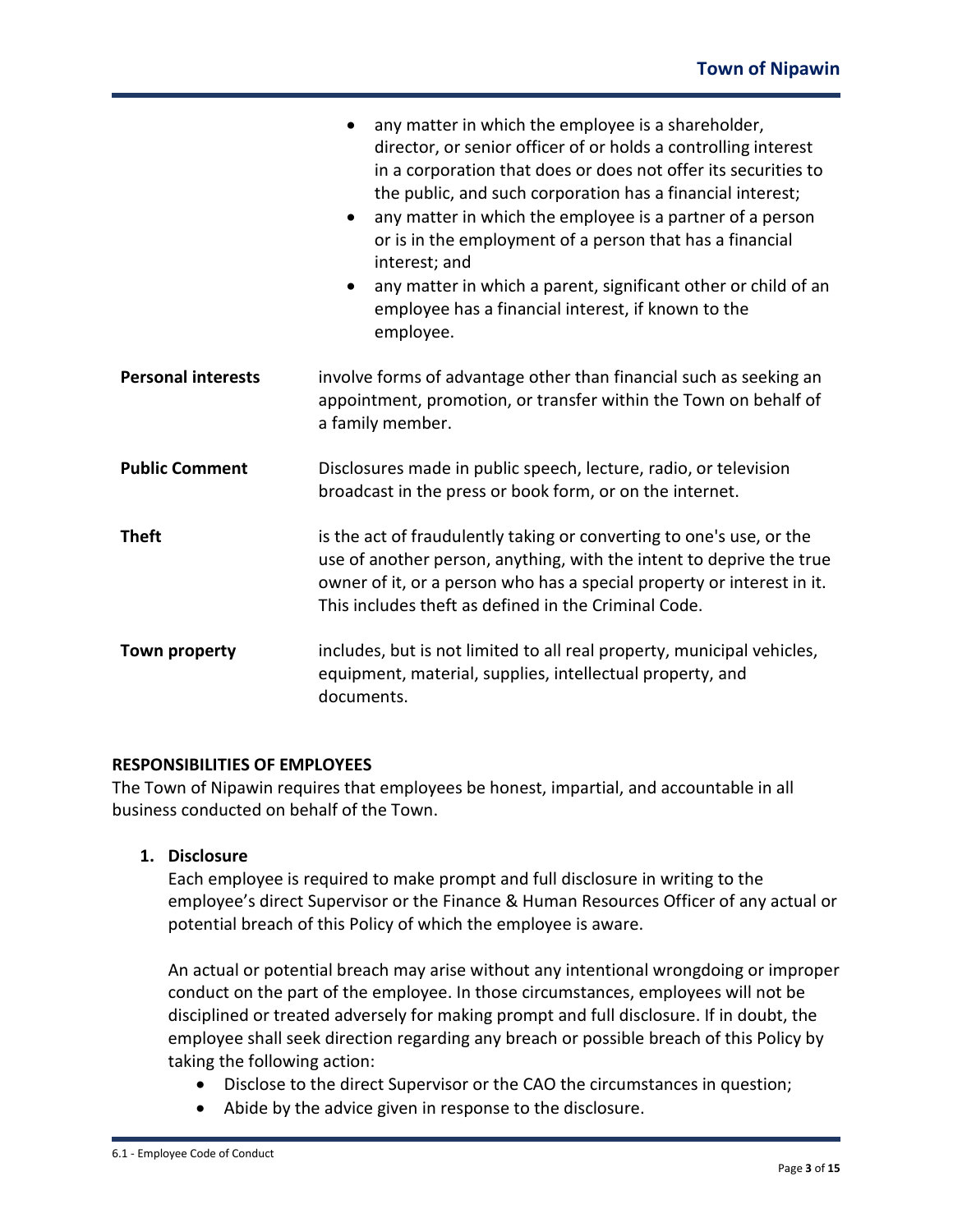## **2. Employee Behaviour (Professionalism)**

Employees must be professional, courteous, and objective in all dealings with clients and the general public. It is every employee's responsibility to ensure that all information communicated is as accurate as possible. No employee shall withhold information or willfully mislead members of Council, other employees, clients, or the public about any issue of Town concern.

Employees must also be professional, courteous, and respectful of coworkers and members of Council. Employees are expected to be reasonable and fair in expectations of each other, and to resolve any differences in a mature and professional manner. Employees shall not publicly criticize individual members of Council in a way that casts aspersions on the Council member's competence or credibility, or that of the Town of Nipawin.

### **3. Abiding by the Law**

Employees shall conduct themselves in a conscientious and diligent manner that is consistent with all applicable federal and provincial legislation, municipal by-laws, Town policies and procedures, and departmental policies and procedures. The operations of the Town of Nipawin are subject to many complex and changing provincial and federal laws. Employees are therefore responsible for maintaining up-to-date knowledge of the legislation within the employee's area of responsibility. Employees are also responsible for maintaining required licenses and/or professional designations that are deemed essential for the employee's assigned job duties.

The Town's policies and procedures do not take precedence over legal obligations. Appropriate recommendations for change are to be brought forward where a practice is in clear conflict with an overriding legal obligation.

If uncertain about the application or interpretation of a law, regulation, policy, or procedure, employees should consult the direct Supervisor for advice and direction, and in the case of doubt, employees and/or Supervisors and/or Directors should consult the Town's Chief Administrative Officer for advice and direction.

# **4. Related Obligations (Professional Associations)**

Nothing in this Policy is intended to conflict with the Town's obligations to its employees under the collective agreement or employment contracts. In the event of any discrepancy, the higher standard of conduct shall apply.

As part of professional affiliations, many employees, including but not limited to accountants and engineers, may be subject to professional rules of conduct in addition to the provisions of this Policy.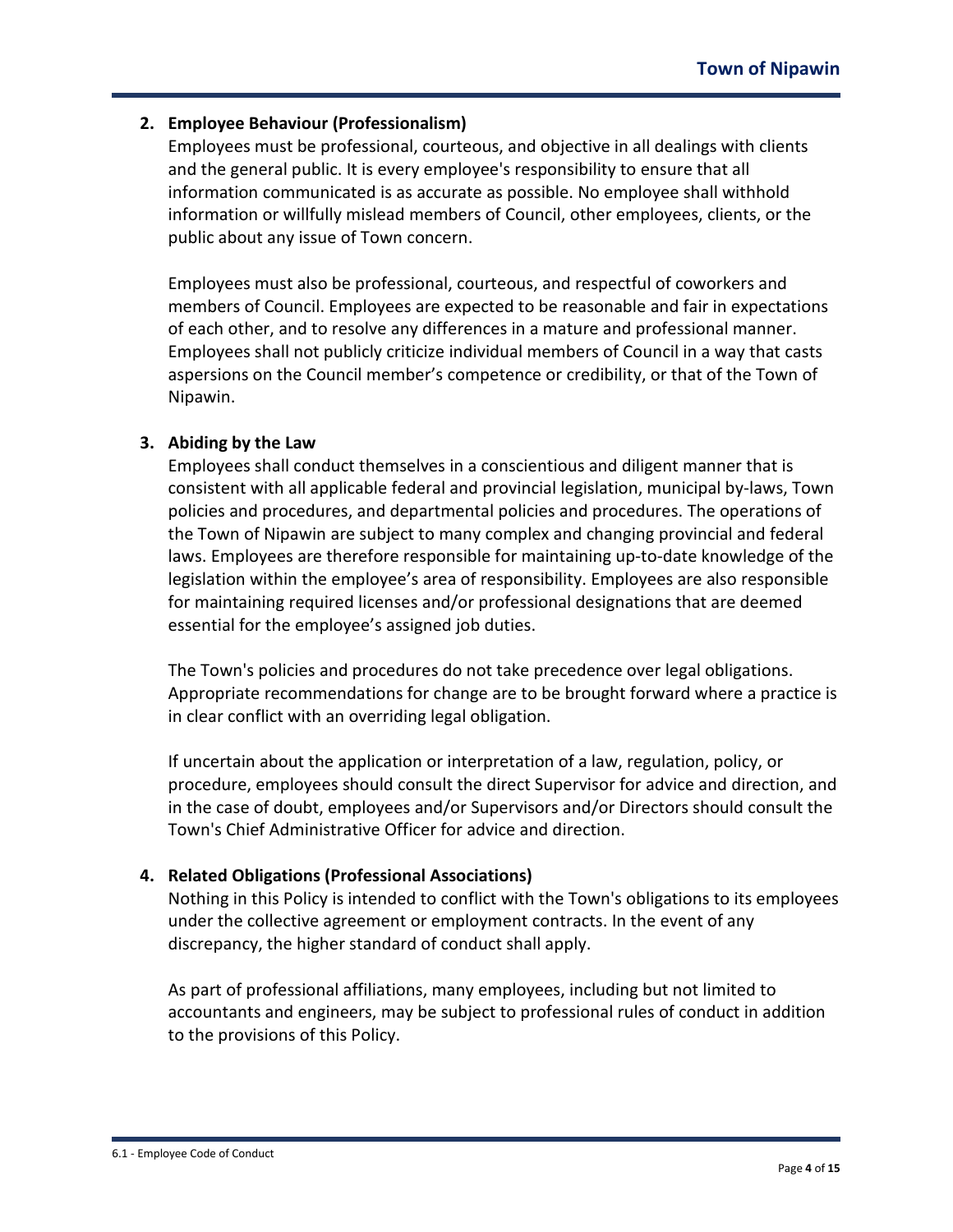## **SECURITY OF TOWN INFORMATION AND CONFIDENTIALITY**

Town records and information are available to employees on a "need to know" basis and confidentiality of the information must be maintained in accordance with *The Local Authority Freedom of Information and Protection of Privacy Act*.

All commercial, financial, or technical information belonging to the Town supplied by a third party, or information that has a monetary value to the Town shall only be released where to do so would be in the best interest of the Town and only released in compliance with relevant legislation, by-laws and policies.

### **1. Confidential Information**

Employees must protect the following examples of confidential information from illegal, unauthorized, or inadvertent use and disclosure:

- Client records;
- Information contained in business strategies and plans;
- Pending proposals or contracts;
- Estimates prior to tender openings;
- Research results;
- Financial data and projections;
- Proposed acquisitions and divestitures;
- Computer programs and software;
- Professional expertise or inventions.

Employees shall only use confidential information for the performance of assigned job duties and not for personal or pecuniary interest or gain;

Employees must ensure compliance with the *Local Authority Freedom of Information and Protection of Privacy Act* with regard to requests for access to information and privacy matters;

Employees shall keep all confidential information in strict confidence even after termination of employment with the Town, except where disclosure is made with the prior written permission of the Town, or the in the case of reporting of wrongdoing.

If an employee is in doubt as to whether certain information is confidential, no disclosure should be made without consultation with a direct Supervisor. This basic policy of caution and discretion in handling confidential information extends to both disclosure of information within the Town and externally.

### **CONFLICT OF INTEREST**

A conflict of interest arises when an employee's personal or pecuniary interests' conflict with the employee's duties and responsibilities to the Town of Nipawin.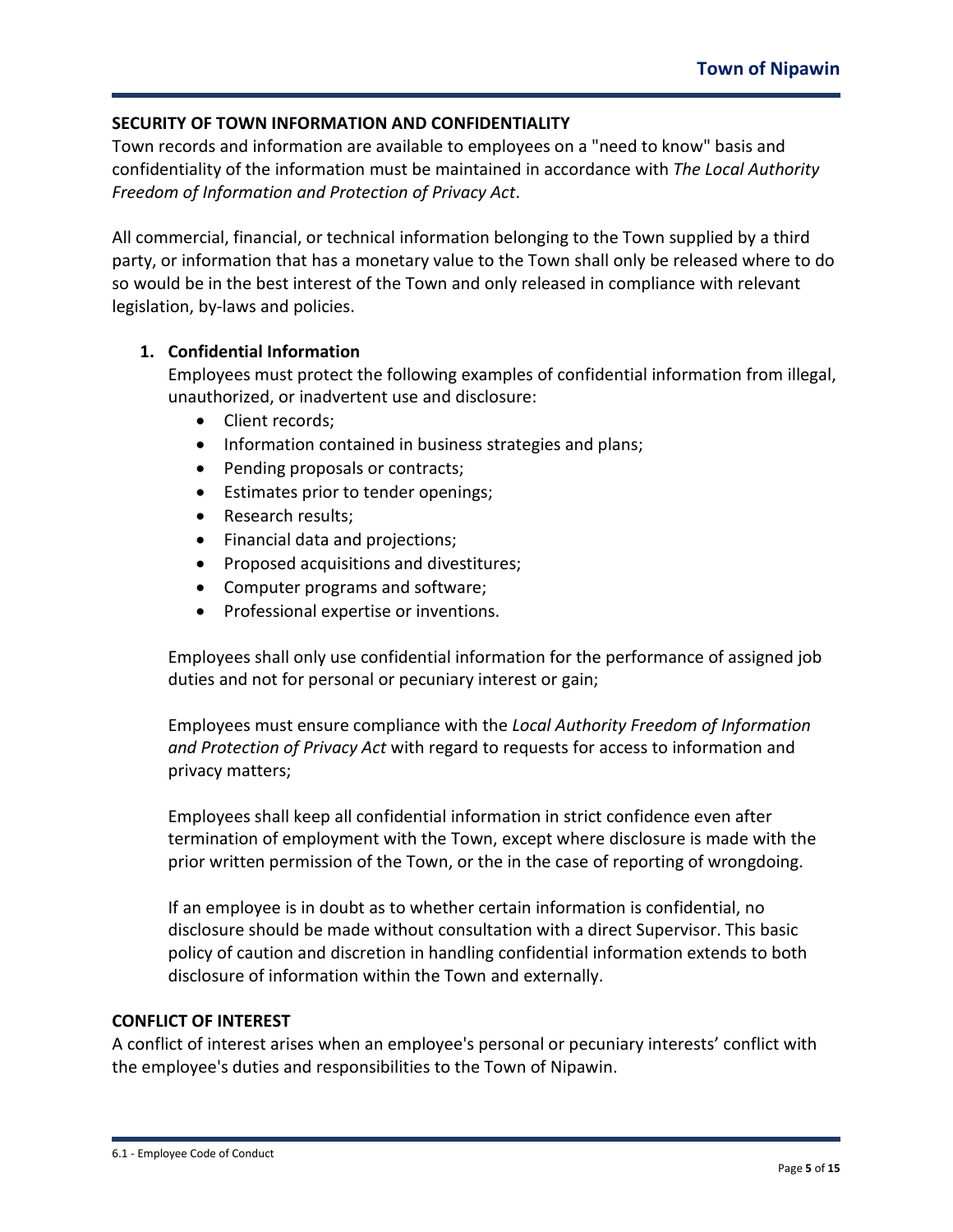Potential conflicts include but are not limited to the following:

- Making a personal bid on the sale of Town property or Town property disposed of at public auction;
- Placing oneself in a position of being under an obligation to any person who might benefit from special consideration or favor on the employee's part;
- Promoting, making a decision, or dealing in any way with an application to the Town of Nipawin for a loan, grant, award, or other benefit involving the employee or a parent, significant other, or child.
- Using an employment position to give any person or organization special treatment that would advance the employee's own pecuniary or personal interests or that of any employee's relatives;
- Engaging in any financial, business transactions or other activities, which are inconsistent with the employee's independence of judgment or with the impartial discharge of official duties;
- Using confidential information acquired in an official capacity that is not generally available to the public through ordinary and proper channels for the purpose of personal benefit;
- Participating in any decision, promotion, or recommendations to a direct Supervisor in which the employee has any pecuniary interest.

# **1. Outside Employment/Activities**

An employee may engage in remunerative employment with another employer, carry on a business, receive remuneration from public funds for activities outside the employee's position, or engage in volunteer activities, provided it does not:

- Interfere with the performance of duties as a Town employee;
- Bring the Town into disrepute;
- Represent a conflict of interest or create the reasonable perception of a conflict of interest;
- Appear to be an official act or to represent Town opinion or Policy;
- Involve the unauthorized use of work time or Town premises, services, equipment, or supplies to which the employee has access by virtue of employment with the Town; or
- Gain advantage, or confer a benefit, on anyone that is derived from employment with the Town.

### **2. Public Appearances**

An employee shall not accept any fee for taking part in a public engagement to which the employee was invited as a direct result of being employed by the Town or knowledge derived from employment with the Town. An employee engaged in outside activities or employment must not appear to represent the opinion or Policy of the Town.

Only the Mayor or Chief Administrative Officer are authorized to make statements to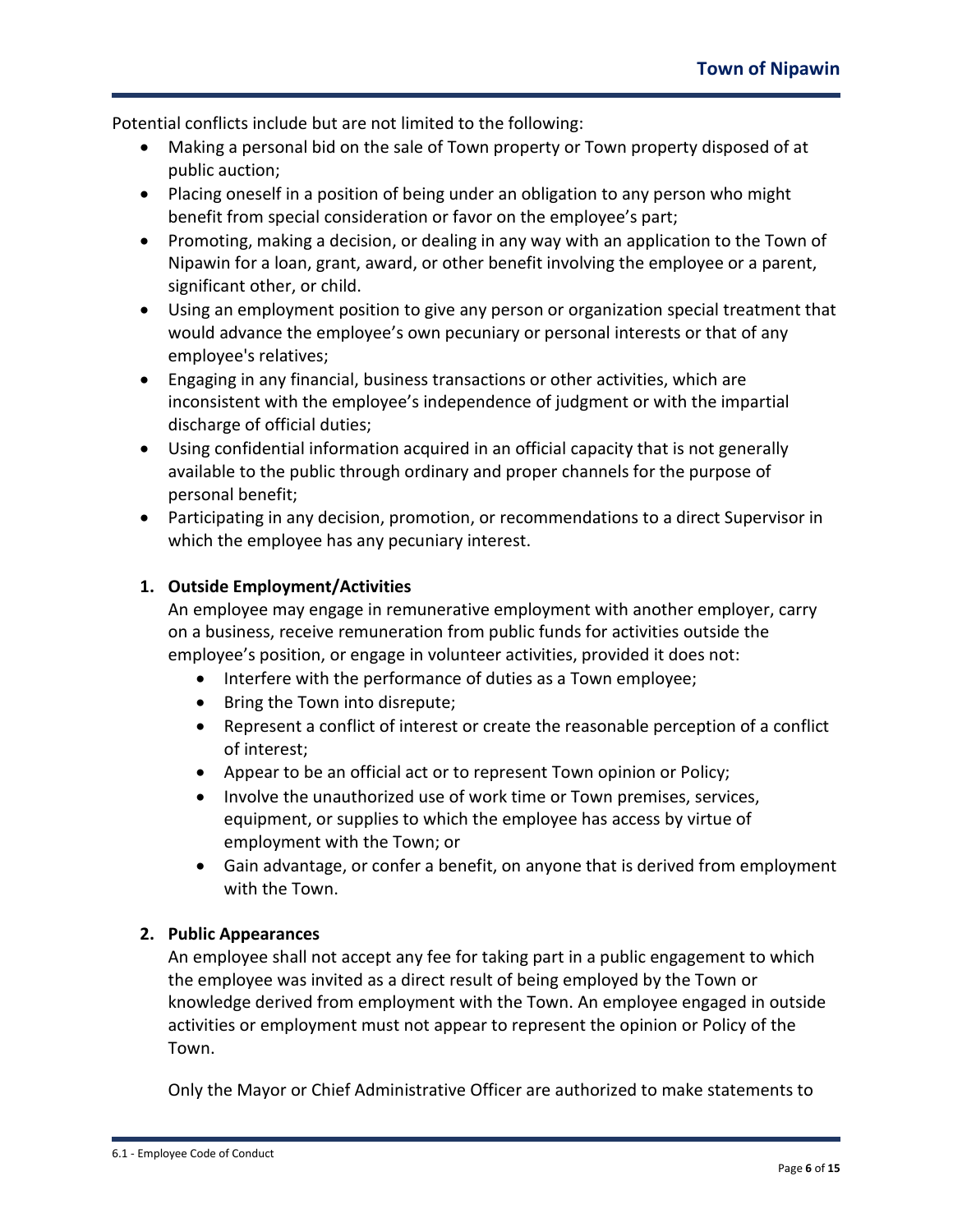the media or participate in media interviews on behalf of the Town of Nipawin. Council or the Chief Administrative Officer may authorize others to respond directly to media requests for information relating to activities, projects, events, and initiatives as deemed appropriate.

### **3. Working Relationships**

Employees who are direct relatives, reside together, or who have a close personal relationship with one another should not be employed in situations where:

- a reporting relationship exists where one employee has influence over the other employee's performance evaluation, salary, premiums, special permissions, conditions of work, and similar matters; or
- the working relationship affords an opportunity for collusion between the two employees that could have a detrimental effect on the Town's or the public's interest.

Employees have an obligation to immediately disclose to the Department Director or CAO the nature of any relationship with another employee who is a direct relative or whom the employee resides with, or has a close personal relationship with The Department Director and the CAO will determine what safeguards shall be put in place to ensure that the interests of the Town or the public are not, or are not perceived to be, compromised.

### **4. Employee Responsibilities**

If a potential conflict exists because of an employee's personal or pecuniary interests or similar circumstances, the employee must:

- disclose the situation in accordance with this Policy;
- take direction from the employee's direct Supervisor, Department Director, or Chief Administrative Officer regarding appropriate alternate arrangements to handle the matter;
- abide by the advice given in response to the disclosure; and
- avoid situations which may present a conflict of interest while dealing with persons or organizations doing business with or seeking to do business with the Town.

### **5. Responsibility of Directors and the Chief Administrative Officer**

- document any actual or potential conflict of interest situations;
- maintain confidential files regarding any actual or potential conflict of interest situations;
- review on an annual basis all disclosures of actual or potential conflict of interest situations with the CAO if a Director and with the Mayor if the CAO; and
- comply with all other requirements of this Employee Code of Conduct Policy.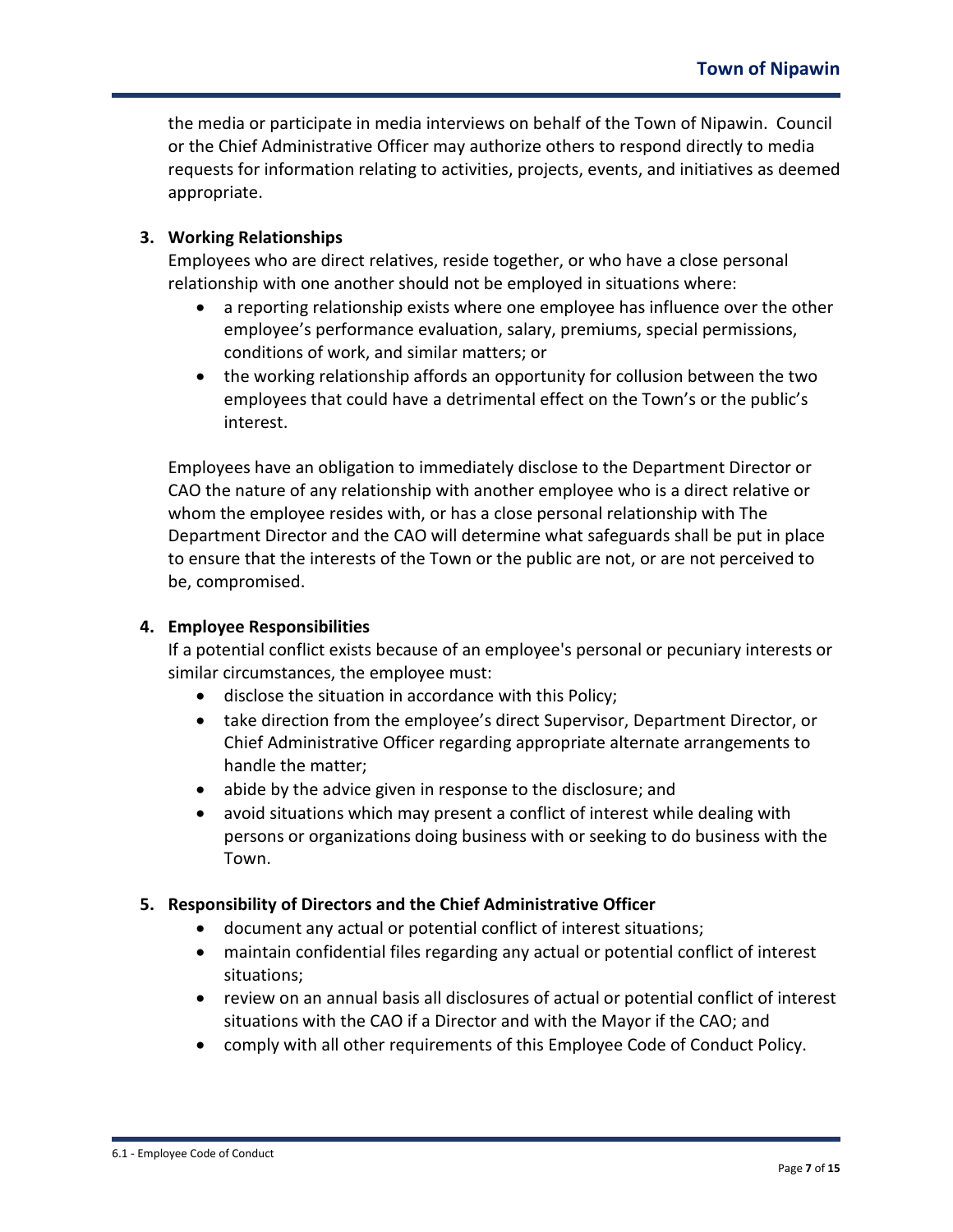### **GIFTS, HOSPITALITY, BENEFITS & PERQUISITES**

### **1. Receipt of gifts by an employee**

Employees shall not seek or accept any gift, service, commission, reward, advantage, favor, benefit, or privilege that could be viewed as given in anticipation of or in recognition of special consideration, or that may influence or be perceived to influence the employee in the course of employment with the Town.

Exceptions to this Policy include:

• Occasional gifts of a nominal or promotional value, such as, but not limited to, baseball caps, T-shirts, mugs, pens, and calendars.

Gifts of more than a nominal or promotional value shall be returned to the sender with an acknowledgement of the return and reference to this Policy.

Gifts of real property, cash, the equivalent of cash such as negotiable securities, the use of vacation property, boats or vehicles, or airline tickets shall not be accepted.

If an employee has a question as to whether a gift may be accepted in compliance with this Policy, the employee should consult with a direct Supervisor, who in turn may consult with the Department Director or Chief Administrative Officer as applicable for clarification on this Policy. The Chief Administrative Officer may consult with the Mayor.

### **2. Receipt of gifts by a department**

A gift received by more than one employee shall be reported to the Director of the Department, and if the gift is consistent with accepted business practice, the gift may be accepted. For example, a box of chocolates, gift basket or bouquet of flowers from a company that transacts business with the Town may be accepted on behalf of the department.

#### **3. Gifts Given**

Gifts may be given to others at the Town's expense only if the Director of the Department or the CAO has approved the gift in advance, is consistent with accepted business practice, and is not given nor could it be perceived to be given to influence any relationship.

If an employee is in doubt about any of the above, or if the situation is not covered here, the employee should ask a direct Supervisor for assistance in the interpretation of this Policy.

#### **4. Acceptance of Invitations**

- i) Cultural, Social, Charitable, Political, Recreational or Sporting Events on behalf of the Town:
	- Generally, employees of the Town should not attend cultural, social, charitable,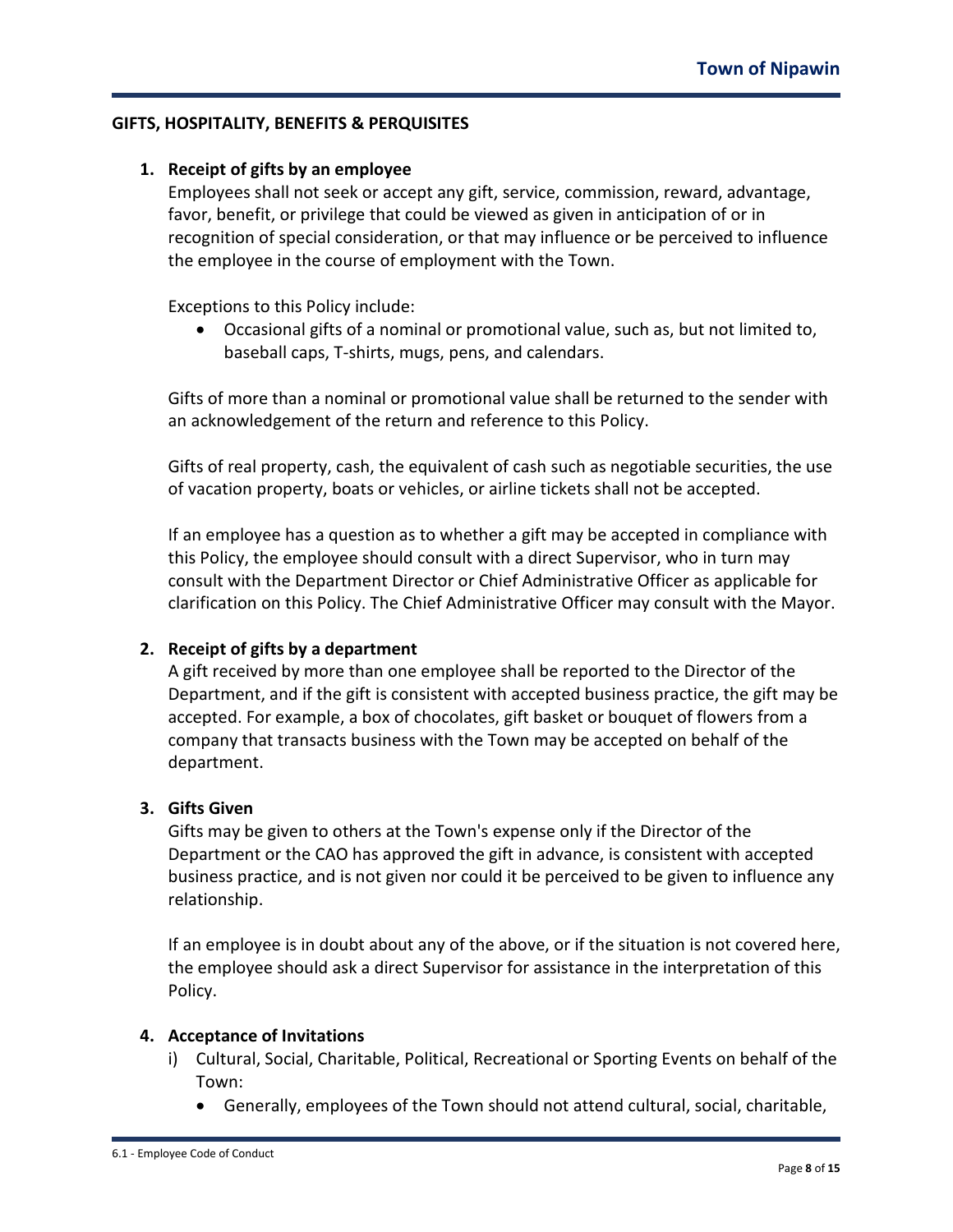political, recreational, or sporting events at someone else's expense. Exceptions to this Policy may be made, if in the opinion of the Department Director or Chief Administrative Officer it would be beneficial for corporate purposes;

- If, in the context of employment, an employee receives an invitation to attend, in the company of a person extending the invitation, a cultural, social, charitable, political, recreational, or sporting event at someone else's expense, the employee should consult with a direct Supervisor, who in turn will decide, in consultation with the Department Director or Chief Administrative Officer as applicable, whether or not attendance would be beneficial for Town purposes; For example, it may be appropriate to send representatives from the Town to a charitable event or an event sponsored by another municipality.
- If, in the context of employment with the Town, an employee receives an invitation to attend, at someone else's expense, cultural, social, charitable, political, recreational, or sporting event where the person extending the invitation will not accompany the employee, or it is clear that business will not be carried out, the invitation should be refused with reference to this Policy;
- The Town will consider reimbursing the employee for the cost of a ticket or entry fee for attendance at a cultural, social, charitable, recreational, or sporting event where the Director or Chief Administrative Officer determine that attendance would be beneficial for Town purposes.
- ii) Travel and Accommodation:
	- Employees shall not accept travel and/or accommodation costs, or payment related to travel or accommodation, from any person or organization, unless the Department Director or the Chief Administrative Officer decides that the interests of the Town are best served through the acceptance of the travel and/or accommodation.
- iii) Meals or Hospitality:
	- Generally, employees shall not accept complimentary meals, food, or beverages from any person or business organization unless a direct Supervisor decides that the interests of the Town are best served through the acceptance of the meal, food, or beverages. Town business should normally be carried out in a business environment, such as in the Town Office or other Town facility.;
	- In certain circumstances, it may be appropriate for an employee, in the course of carrying out normal business activities, to accept a meal from time to time where a meeting overlaps with a mealtime, such as a working breakfast or lunch. If an employee has a question as to whether this provision would apply, the employee should consult with a direct Supervisor, who in turn may consult with the Chief Administrative Officer for clarification on this Policy.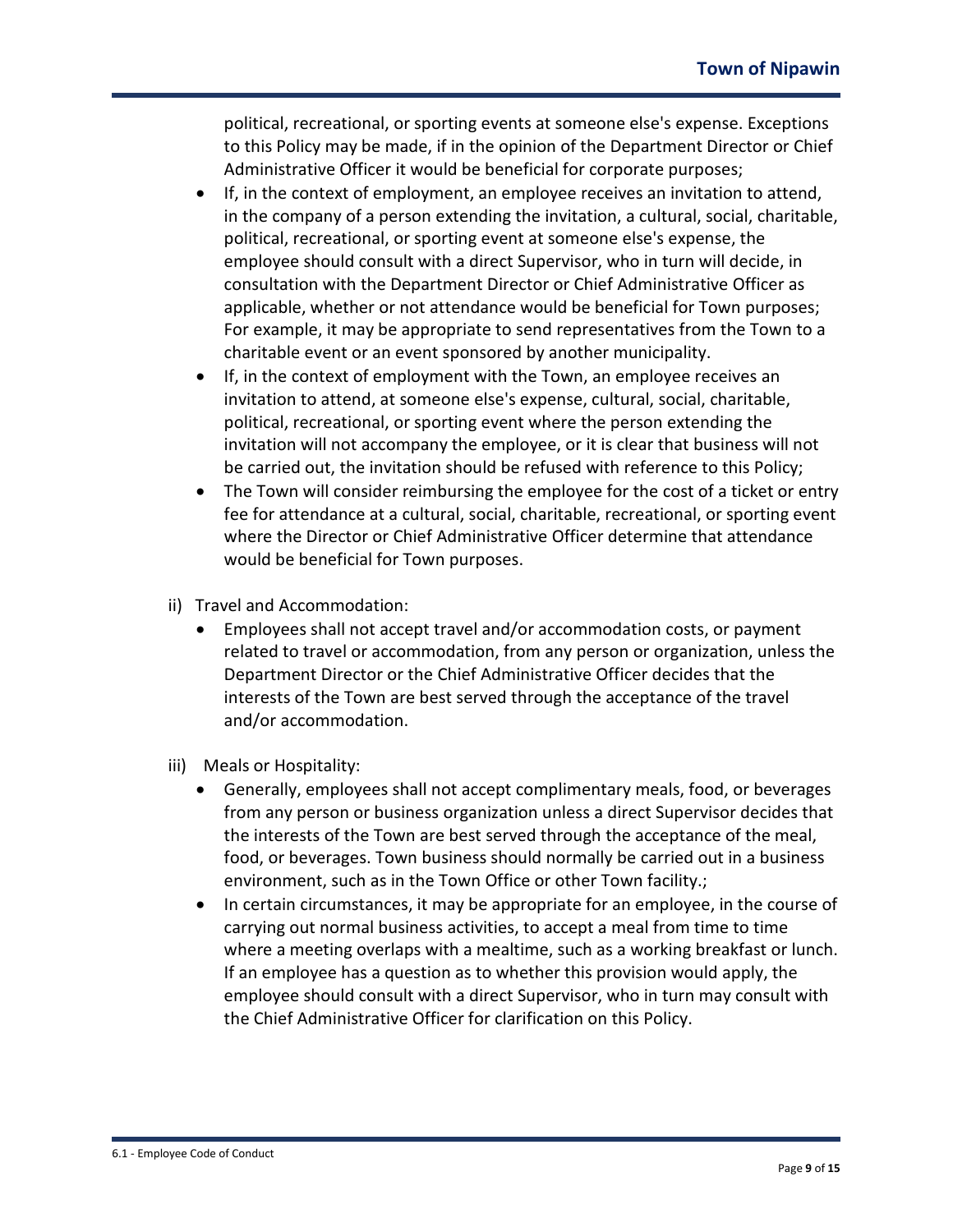## **5. Entertainment or Hospitality offered by the Town**

Entertainment or hospitality may be offered at the expense of the Town if approved by Department Director(s) or CAO based on a determination that it would be beneficial for Town purposes and/or would further the interests of the Town. The Chief Administrative Officer may consult with the Mayor.

### **6. Responsibility of Employees**

- Disclose all gifts, invitations of hospitality, benefits and/or perquisites received in accordance with this Policy;
- Consult with Department Director(s) or the CAO as applicable regarding whether acceptance of the gift, invitation of hospitality, benefits and/or perquisites will contravene this Policy;
- Take direction from a direct Supervisor, Director, and/or CAO as applicable regarding acceptance or return of a gift, invitation of hospitality, benefit and/or perquisite; and
- Comply with all other requirements of this Policy.

# **7. Responsibility of Department Directors and the Chief Administrative Officer**

- Keep a record of all gifts, invitations of hospitality, benefits and/or perquisites offered to or received by staff within the Director's Department;
- Provide advice and direction on the applicability of this Policy to the circumstances;
- Provide advice and direction on the appropriateness of acceptance of any gift, invitation of hospitality, benefit and/or perquisite offered to or received by staff within the Director's Department; and
- Comply with all other requirements of this Policy.

# **FRAUD, THEFT, AND BREACH OF TRUST**

Each employee who has care or custody of Town property must ensure that it is properly secured and that controls are in place and being used and not being circumvented. Town employees are also responsible for safeguarding personal property.

All employees of the Town are responsible for immediately reporting suspected fraud, theft, or breach of trust to a Supervisor, Director or Chief Administrative Officer.

In addition to contravening Town Policy, acts of fraud and breach of trust may constitute a criminal offence as set out in the *Criminal Code*. Examples of fraud, theft and breach of trust include, but are not limited to, the following:

- I. Inappropriately obtaining a benefit or avoiding an obligation by actions such as:
	- illegally obtaining money, including acceptance of bribes;
	- receiving early payments or advances;
	- using equipment for private purposes;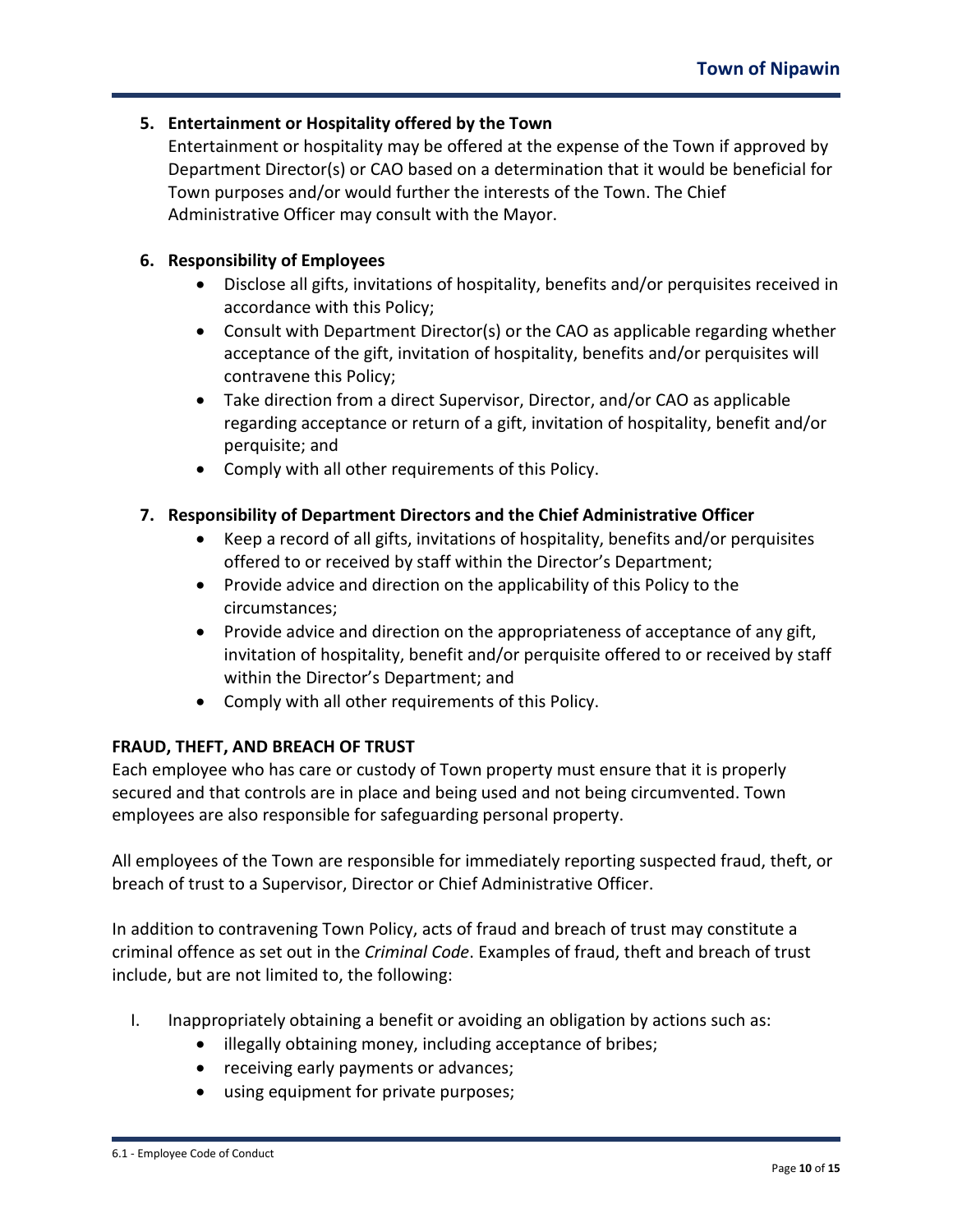- avoiding fees or taxes;
- obtaining approvals under false pretenses;
- avoiding contractual obligations;
- using a public position for private gains, either directly or indirectly; or
- theft from mail.
- II. Using deceit to gain a benefit or advantage by actions such as:
	- providing false or incomplete information;
	- falsifying records;
	- avoiding proper procedures; or
	- non-compliance with statutory requirements.

All suspected fraud or breach of trust will be investigated fully by the Town as set out in this Policy. The Chief Administrative Officer, in consultation with the Director of the Department and Finance & Human Resources Officer, will oversee all investigations. Employees shall not discuss cases of suspected fraud outside of the investigation. Employees suspected of fraud or breach of trust will only be informed when this action is authorized by the investigator or the police. If an employee interview is required, the applicable Director, the Finance & Human Resources Officer, and if necessary, the CAO must be present. If requested by an in-scope employee, as applicable to the collective agreement, a union representative may be present during investigations.

Retaliation against informants, whistleblowers or witnesses involved in investigations of wrongdoing is forbidden. Retaliation will be grounds for disciplinary action up to and including dismissal. Confirmed act(s) of fraud or breach of trust will result in disciplinary action up to and including termination of employment and may result in criminal charges.

### **1) Responsibilities of the Finance & Human Resources Officer**

- Assist the CAO with all investigations, as assigned, to determine if fraud, theft, or breach of trust has occurred or is likely to occur;
- To consult with Department Director(s), Chief Financial Officer, and Chief Administrative Office; and
- To ensure that employee interviews under this Part are conducted as follows:

### **Employee Interview**

The Employee shall be cautioned as follows:

"You have been asked to attend for an interview because it is alleged that you

This matter may result in criminal charges being laid against you. You are not obliged to say anything unless you wish to do so, but whatever you do say may be used in evidence. You have

6.1 - Employee Code of Conduct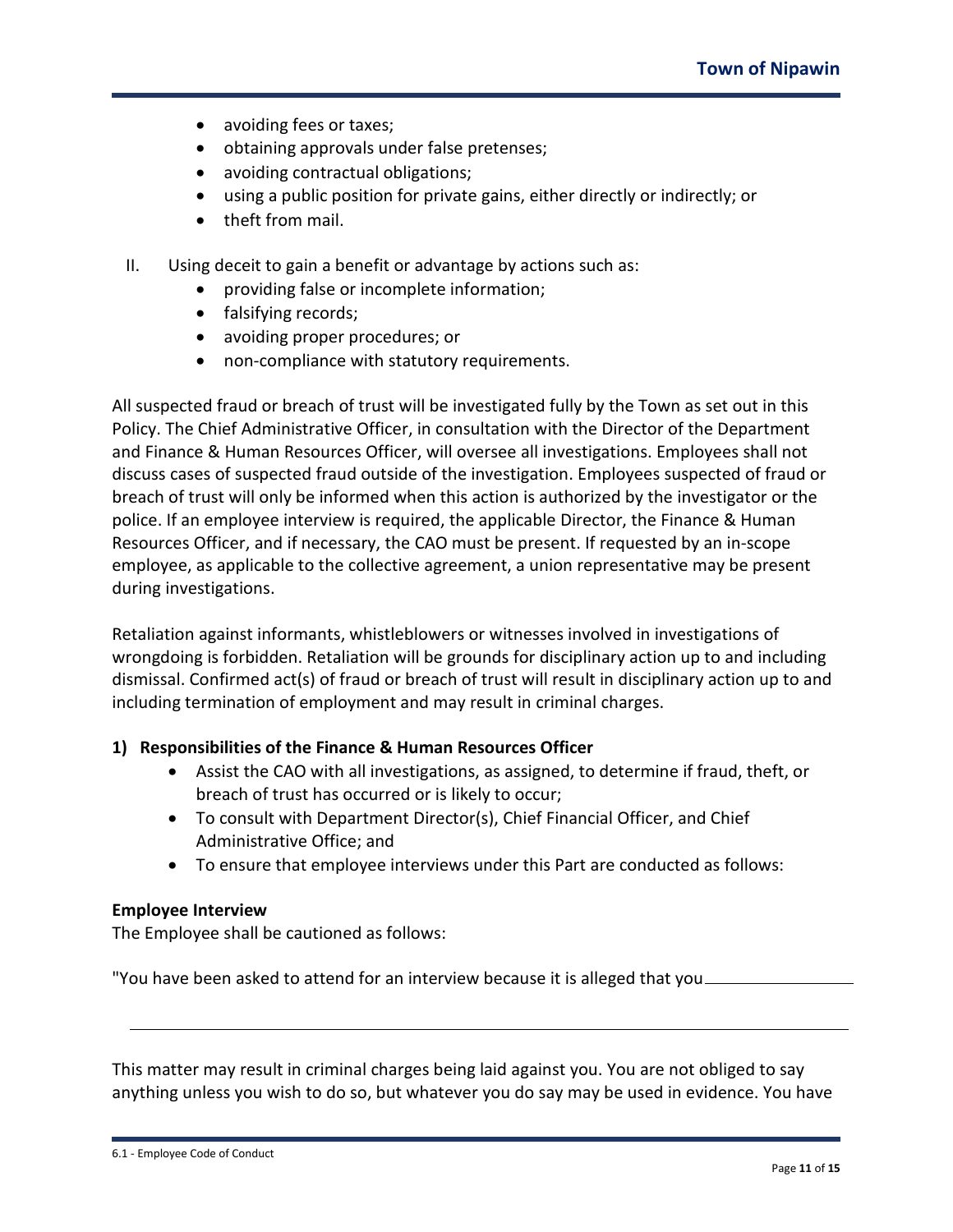the right to retain and instruct a lawyer without delay. Do you understand this caution?"

"Do you wish to proceed with this interview, or do you wish an adjournment to retain and instruct a lawyer?"

If the employee requests an adjournment, it must be granted. An early date will be set for another meeting.

If the employee agrees to the interview, the Finance & Human Resources Officer or designate must ensure that accurate notes are made of the interview, and that a signed statement of the employee's version of the events in question is obtained, if possible.

### **2) Responsibilities of the Chief Administrative Officer**

The Chief Administrative Officer or designate is authorized to take the following actions, if it appears that theft, fraud, or breach of trust has occurred or is planned:

- Police must be notified if the amount involved exceeds \$1,000.00 (CDN);
- Police may be notified if the amount involved does not exceed \$1,000.00 (CDN);
- Employee under investigation may be suspended with or without pay;
- Employee found to have committed or planned fraud, theft or breach of trust may be dismissed or otherwise disciplined in accordance with the Progressive Discipline Policy No. 6.20 (in progress).

### **3) Responsibilities of Department Director(s)**

- Ensure that adequate safekeeping arrangements are in place for all Town property within department's control or use;
- Ensure that any employee in charge of handling any Town property is fully aware of and in compliance with safekeeping procedures;
- Report any inadequacies or problems in complying with existing safekeeping procedures immediately to the Chief Administrative Officer;
- Report any allegations of fraud or theft immediately to the Finance & Human Resources Officer, the Chief Administrative Officer, and any affected Director(s); and
- Comply with all other requirements of this Policy.

### **4) Employee Responsibilities**

- Use Town property only to the extent necessary to carry out assigned duties;
- Report any inadequacies or problems with complying with existing safekeeping procedures to the applicable Director or the CAO;
- Ensure Town property in the employee's control is not taken or converted for personal gain;
- Report any instances or suspicions of fraud, theft, or breach of trust to the applicable Director or CAO immediately;
- Assume full responsibility for the employee's personal property brought onto Town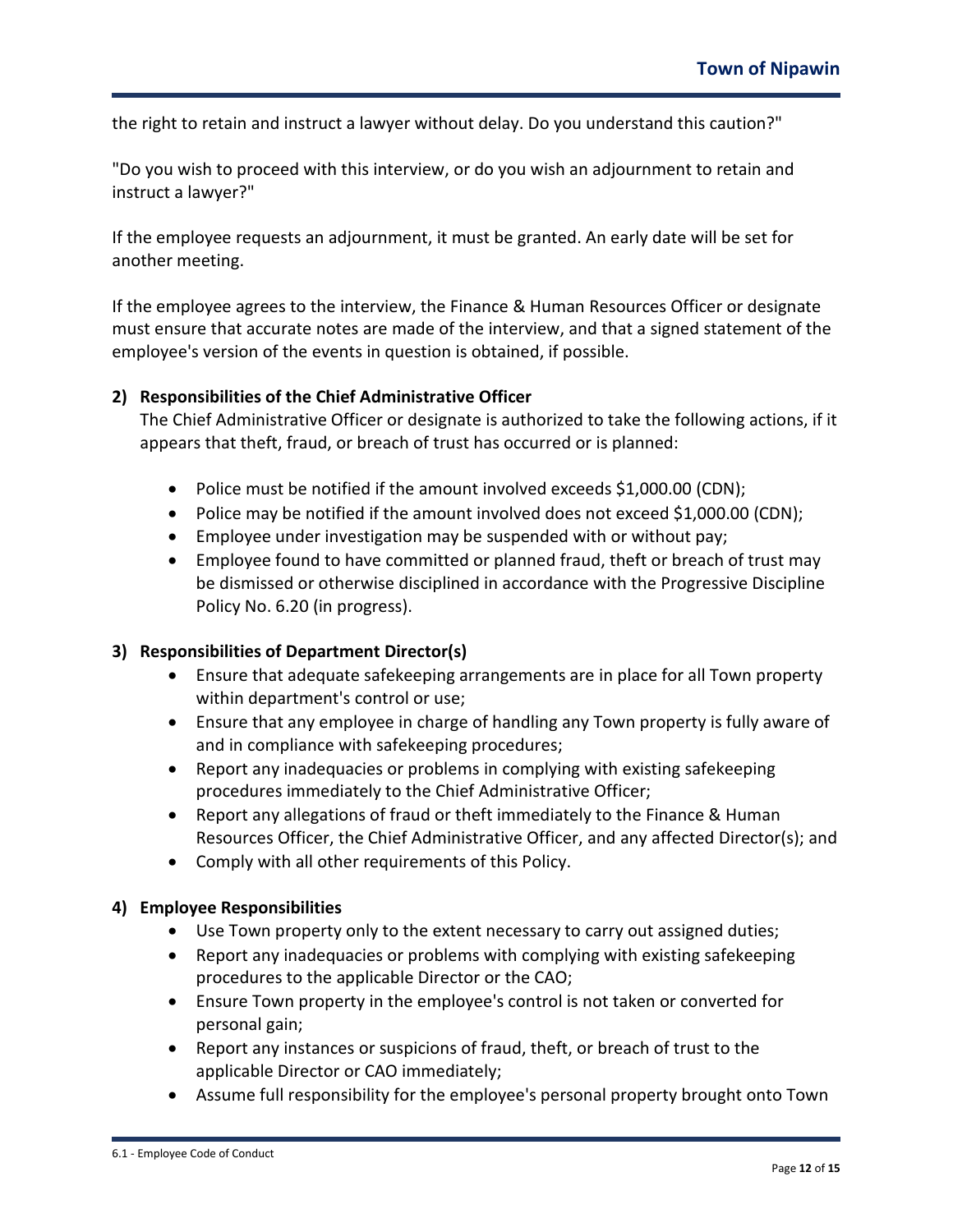property; and

• Comply with all other requirements of this Policy.

### **SUPERVISOR(S) RESPONSIBILITIES**

In addition to those responsibilities set out elsewhere in this Policy, Supervisors have the following general responsibilities:

- Educate employees and encourage compliance with all aspects of this Policy;
- Demonstrate behaviours that are consistent with this Policy;
- Support/ provide guidance to staff members;
- Provide advice on matters related to this Policy;
- Make every effort to establish and maintain adequate systems, procedures, and controls to prevent and detect fraud, theft, breach of trust, conflict of interest and any other form of wrongdoing;
- Comply with all other requirements of this Policy.

# **DIRECTOR(S) AND CAO RESPONSIBILITIES**

In addition to those responsibilities set out elsewhere in this Policy, the CAO and Directors have the following general responsibilities:

- Educate employees and encourage compliance with all aspects of this Policy;
- Demonstrate behaviours that are consistent with this Policy;
- Support and provide guidance to employees;
- Provide advice on matters related to this Policy;
- Receive written disclosure of any actual or potential breach of this Policy;
- Directors to seek the advice of the CAO prior to acting on a suspected incident of wrongdoing;
- CAO to seek the advice of the Town solicitor, if necessary, prior to acting on a suspected incident of wrongdoing;
- Investigate any suspected breaches of this Policy and consider the circumstances under which the breach may have occurred;
- Maintain confidentiality while conducting an investigation of a suspected breach;
- Determine whether a breach has occurred;
- Determine the appropriate disciplinary action for the breach;
- Comply with all other requirements of this Policy.

# **COMPLIANCE WITH CODE OF CONDUCT**

Every employee is expected to be aware of, and act in compliance with this Policy and its related policies. Any employee who contravenes these requirements, including the disclosure requirement, may be subject to appropriate disciplinary action up to and including dismissal. Any employee under investigation may be suspended with or without pay or may be reassigned to other duties pending completion of the investigation, depending on the particulars of the case and the best interests of the Town.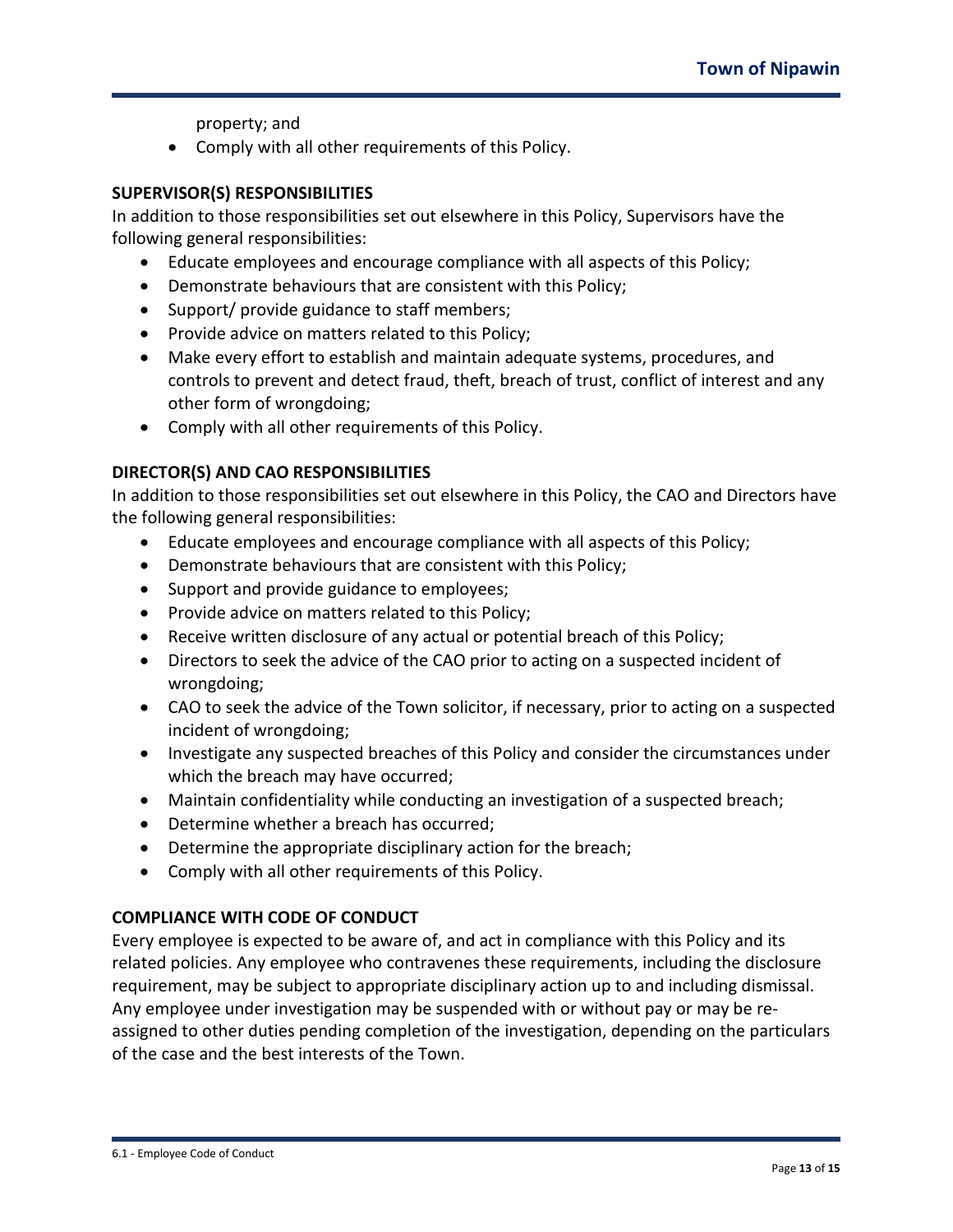## **Consequences for Breach of Code of Conduct**

Where it is determined that an employee is in contravention of this Policy, disciplinary action may be taken in accordance with the Progressive Discipline Policy, 6.20 (in progress).

# **Cross References**

Council Code of Conduct Policy, 1.2.2 Council Code of Ethics Policy, 1.2.3 Acceptable Use Policy, 2.0 Online & Social Media Policy, 2.2 Dress Code Policy, 6.6 Harassment & Discrimination Prevention Policy and Procedure, 6.7 Smoke Free Workplace Policy, 6.14 (revision in progress) Substance Use Policy, 6.15 Violence in the Workplace Prevention Policy and Procedure, 6.19 Progressive Disciplinary Policy, 6.20 (in progress) Termination of Employment Policy, 6.21 (in progress) Town of Nipawin Communication Strategy *Criminal Code of Canada Local Authority Freedom of Information and Protection of Privacy Act*